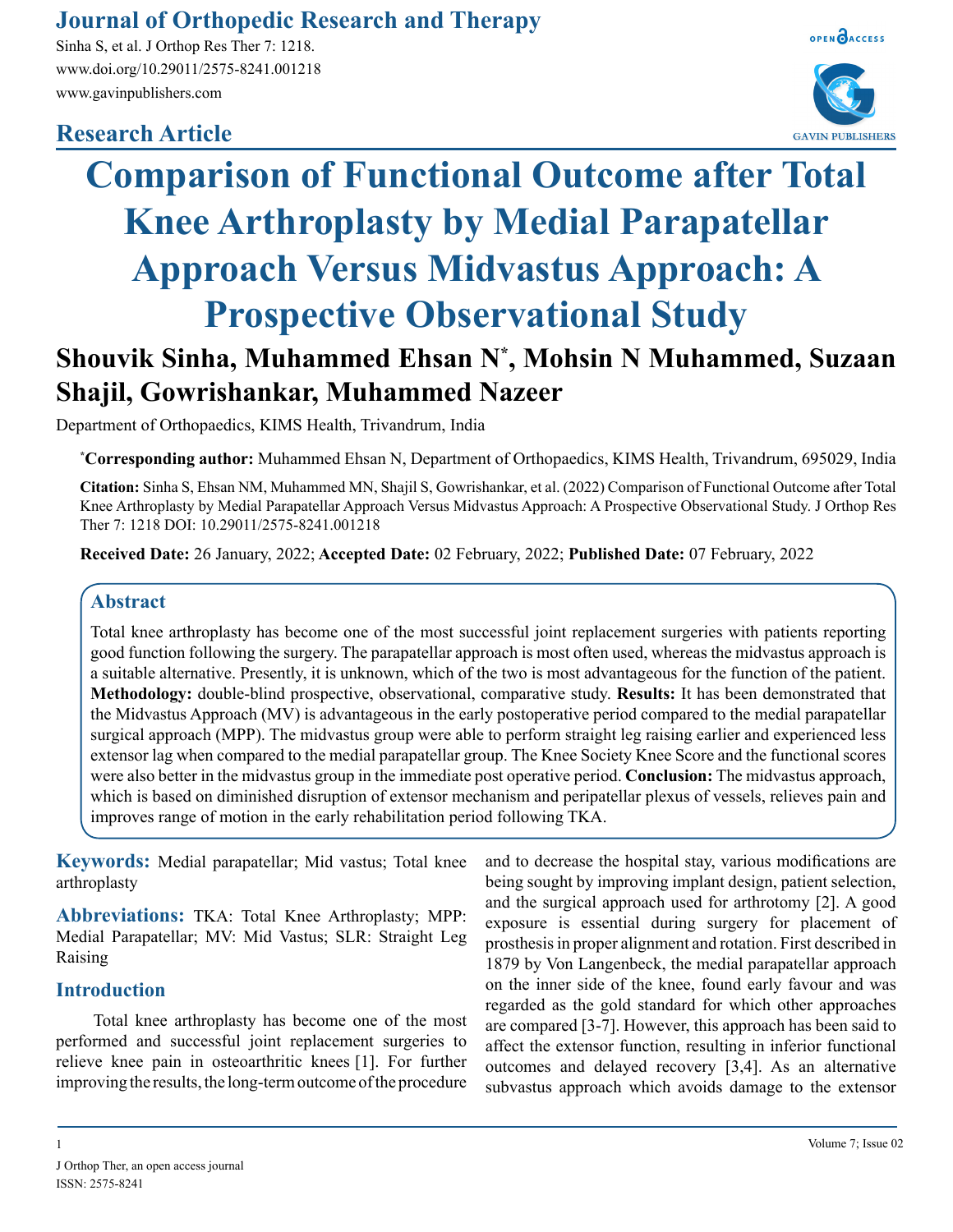mechanism of the knee was proposed by Hofmann in 1991 [4,5]. But it had its own share of problems, including difficult exposure, increased chances of postoperative hematoma, muscle ischemia, and apprehension with detachment of patellar tendon from its insertion [6]. A compromise between preservation of quadriceps function and good surgical exposure was achieved when Engh reported the midvastus or vastus-splitting approach in 1997 [7]. The reported benefits of this approach include shorter hospital stay, decreased blood loss, early functional recovery, reduced postoperative pain, and decreased patellar complications [7,8].

Various studies had compared the functional and clinical outcomes of the medial parapatellar and the midvastus approach with TKA; however, there were paucity of studies in Indian population, particularly comparative study for early functional outcome. Moreover, only few of them were prospective randomized double blinded studies. [9-14]. The aim of the study is to evaluate and compare the clinical outcomes of TKA performed by the midvastus and medial parapatellar in the Indian population in a double-blind manner with emphasis on early post-operative functional outcome.

#### **Materials and Methods**

#### **Study Site**

 The study was carried out in the Department of Orthopaedics at KIMS Health Hospital Trivandrum

**Study Design:** A prospective, observational, comparative study.

#### **Sampling Strategy**

**Inclusion Criteria:** Severe Knee Osteoarthritis (Kellgren-Lawrence grades 3 and 4) and willing to undergo TKA procedure.

Exclusion Criteria:

- $BMI > 40$ ,
- Fixed Varus deformity  $> 30$  degrees,
- Fixed Valgus deformity  $> 05$  degrees,
- Fixed flexion deformity > 30 degrees,
- Patients with a pre-operative active knee flexion  $\leq 80$ degrees,
- Inflammatory arthritis,
- Active infection,
- Comorbid conditions such as psychiatric illness, neuromuscular disorders,
- Patients not motivated for physiotherapy, or not ready to undergo lifestyle modification required after arthroplasty,
- Associated severe hip / ankle deformities,
- Significant limb length discrepancies,
- Any previous knee surgery.

#### **Results**

#### **Demographics**

After considering the inclusion and exclusion criteria 88 patients were included in the study. Females constituted majority of the selected patient population with males constituting 17.05%. Grade 4 OA changes were noted in 119 knees out of 138 knees which were included in the study. 43 patients were managed with MPP approach which included 71 knees in comparison to MV approach which included 45 patients which accounted for 67 knees. Bilateral total knee arthroplasty was done in 50 patients while 38 patients underwent unilateral TKA. Among the patient who underwent bilateral TKA 28 patients underwent MPP approach while 22 patients underwent MV approach (Table 1).

| Approaches | <b>Number of Patients</b> | <b>Number of Knees</b> |
|------------|---------------------------|------------------------|
| MPP        | 43 (49%)                  | 71 (51%)               |
| МV         | 45 (51%)                  | 67(49%)                |

**Table 1:** Comparison of distribution of patients and knees for MPP and MV approaches.

#### **Clinical Data**

Tourniquet time was standardised as time taken from skin incision to cemented implantation. The tourniquet was deflated before arthrotomy closure. A mean tourniquet time of  $28.6 \pm 0.97$  minutes was noted with MPP approach while  $32.5 \pm 1.18$ minutes was noted with MV approach. This data was not found to be significant (Table 2).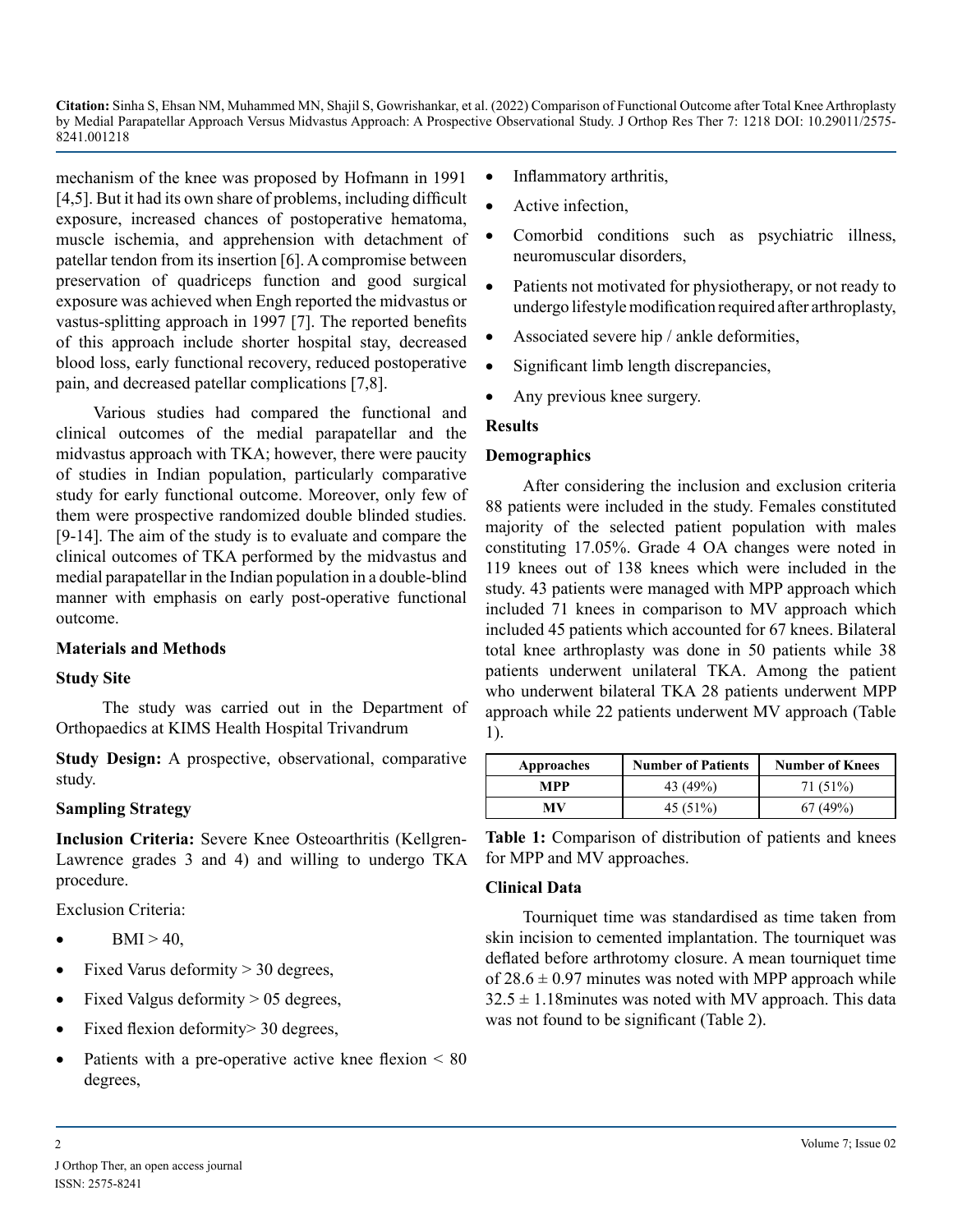|                                             | $ \text{MPP (n=71)} $ MV (n=67)   p-value |  |  |  |  |  |
|---------------------------------------------|-------------------------------------------|--|--|--|--|--|
| <b>Mean Tourniquet Time</b><br>(Minutes)    | $28.66 \pm 0.97$ $32.55 \pm 1.18$ < 0.05  |  |  |  |  |  |
| Data shown as mean $\pm$ standard deviation |                                           |  |  |  |  |  |

**Table 2:** Comparison of tourniquet time between two approaches.

SLR was encouraged in patients from POD1. Patients who underwent MV approach were able to perform SLR significantly earlier than those who underwent MPP approach. Mean time for SLR with MV approach was 1.12  $\pm$  0.32 days while for MPP approach was 4.31  $\pm$  0.52 days (Table 3).

|                                             | $\left  \text{ MPP (n=71)} \right  \text{MV (n=67)}   \text{p-value}  $ |  |  |  |  |  |
|---------------------------------------------|-------------------------------------------------------------------------|--|--|--|--|--|
| Mean POD for SLR (in days)                  | $\vert$ 4.31 ± 0.52 $\vert$ 1.12 ± 0.32 $\vert$ <0.001                  |  |  |  |  |  |
| Data shown as mean $\pm$ standard deviation |                                                                         |  |  |  |  |  |

**Table 3:** Comparison between mean days of SLR in MPP versus MV approach.

Extension lag was looked for at 1 week and 6 weeks post-operatively. MV approach showed extension lag of 6.51  $\pm$  1.53 degrees and 2.45  $\pm$  0.72 degrees at 1 week and 6 weeks respectively. The data when compared with MPP approach showed significantly lesser extension lag in patients who had undergone MV approach. Extension lag of  $13.41 \pm 2.62$  and  $5.61 \pm 1.53$  were noted at 1 week and 6 weeks in patients who underwent MPP approach (Table 4).

|                                                                                | $\left[ MPP (N=71) \right] MV (n=67) \left[ p-value \right]$ |  |  |  |  |  |
|--------------------------------------------------------------------------------|--------------------------------------------------------------|--|--|--|--|--|
| Extension lag 1 week (in degrees) $  13.41 \pm 2.62   6.51 \pm 1.53   0.001  $ |                                                              |  |  |  |  |  |
| Extension lag 1.5 month or 6 week<br>(in degrees)                              | $5.61 \pm 1.53$   2.45 $\pm$ 0.72   < 0.001                  |  |  |  |  |  |
| Data are shown as mean $\pm$ standard deviation                                |                                                              |  |  |  |  |  |

**Table 4:** Comparison of extension lag after 1 week and 1.5 month of TKA.

MV group had significantly lesser hospital stay when compared to MPP group (Table 5).

|            | Number of       | Duration of hospital stay (Post OP to Discharge) in days |           |                |                |        |            |
|------------|-----------------|----------------------------------------------------------|-----------|----------------|----------------|--------|------------|
| Group      | <b>patients</b> | Mean                                                     | <b>SD</b> | <b>Minimum</b> | <b>Maximum</b> | Median | <b>IQR</b> |
| <b>MPP</b> | 43              | 5.69                                                     | 1.47      |                |                |        | 5-6        |
| MV         | 40              | 4.90                                                     | 1.02      |                |                |        | 4-5        |
| P < 0.001  |                 |                                                          |           |                |                |        |            |

**Table 5:** Comparison of duration of hospital stay (in days) for each surgical approach.

#### **Functional Scores**



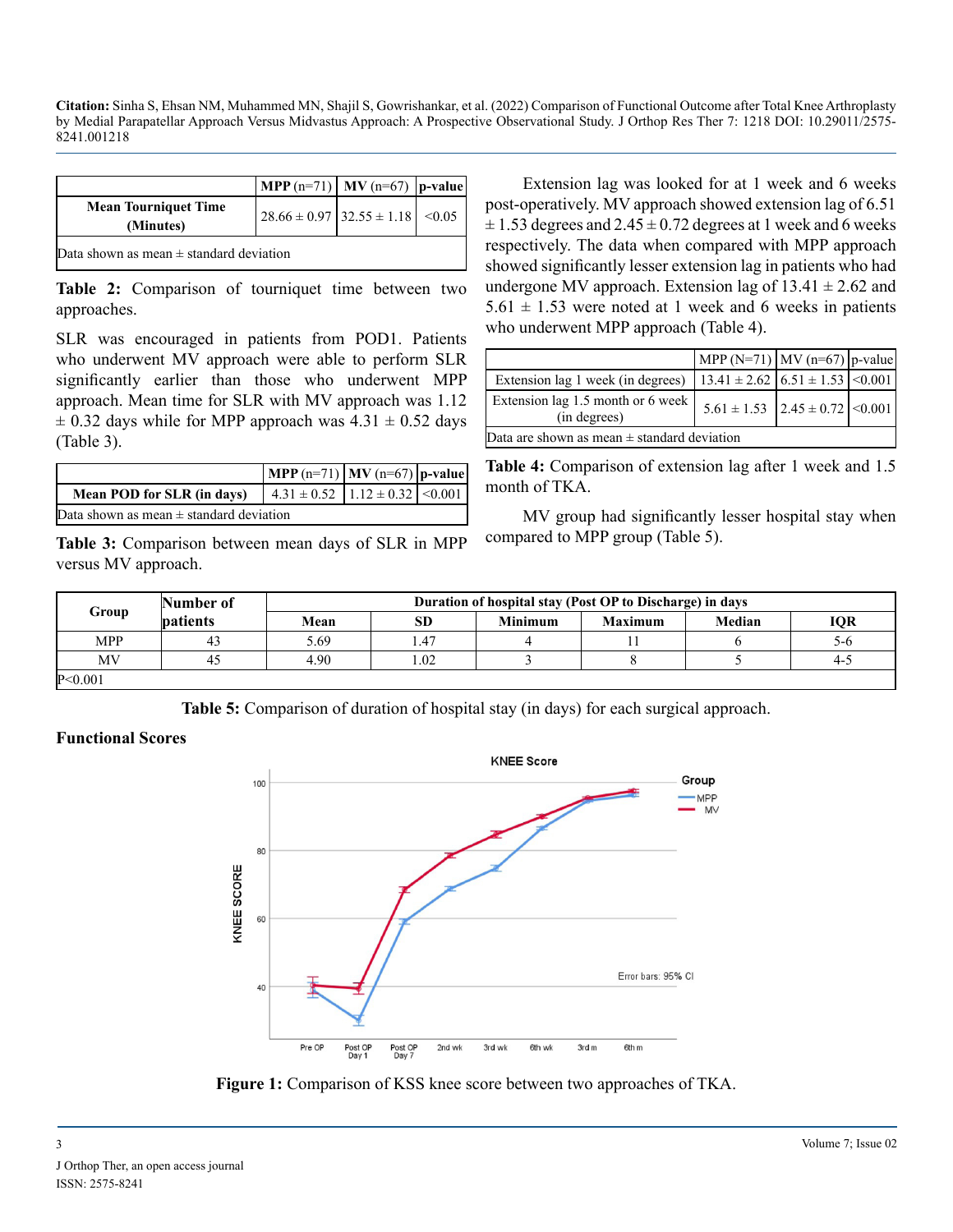Knee Society Knee Score and Knee Society Function Score were calculated pre-operatively and post-operatively. The patients were followed up for a period of 6 months. The Knee Society Knee Score was found significantly better in patients who had undergone MV approach up to 6 weeks post- operative. From 3 months to 6 months post- operative period even though a higher Knee Society Knee Score was noted with MV approach, the data was not significant. I week postoperatively 80.5% and 19.5% of the patients with MV approach showed fair and good results respectively in comparison to MPP approach (Figure 1).

Table 6 which showed 60.5 % patients with poor and 39.5 % patients with fair results. By the 3rd post operative week 98.2% of patients with MV approach showed excellent results while all the patients with MPP approach reported good results.

| <b>KSS Grade (mean Knee score)</b> | At POD 7      |              | At $2nd$ week |              | At $3^{\text{rd}}$ week |            |
|------------------------------------|---------------|--------------|---------------|--------------|-------------------------|------------|
|                                    | <b>MPP</b>    | <b>MV</b>    | <b>MPP</b>    | MV           | <b>MPP</b>              | MV         |
| Poor $(60)$                        | 43 $(60.5\%)$ |              |               |              |                         |            |
| <b>Fair (60-69)</b>                | $28(39.5\%)$  | 54 (80.5%)   | 54 (76%)      |              |                         |            |
| $Good (70-79)$                     |               | $13(19.5\%)$ | 17(24%)       | 48 (71.6%)   | $64(100\%)$             | $(1.8\%)$  |
| Excellent $( >80)$                 |               |              |               | $19(28.4\%)$ |                         | 57 (98.2%) |
| <b>Total number of knees</b>       | 71            | 67           |               | 67           | 64                      | 58         |

**Table 6:** Comparison of KSS knee score grade between MPP and MV approaches at POD 7; 2<sup>nd</sup> week and 3<sup>rd</sup> week on basis of number of knees.

The Knee Society Function Score during postoperative period 1- 6 weeks was noted to be significantly better in patients that underwent MV approach compared to those with MPP approach. Even though the MV Knee Society Function Score was better at the 3rd and 6th month post operatively no significant difference was noted with the MPP approach (Figure 2).



**Figure 2 :** Comparison of KSS function score between two approaches of TKA.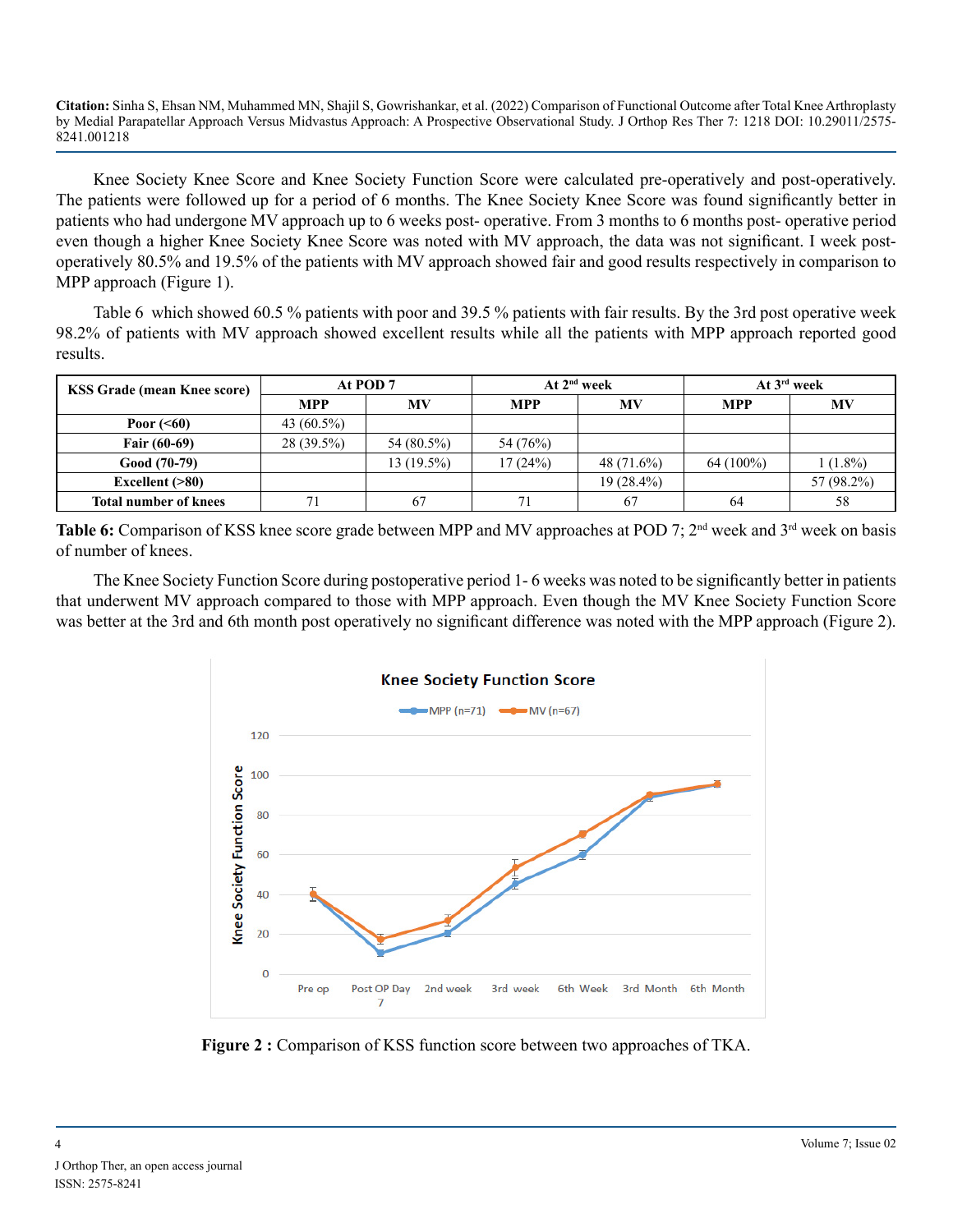#### **Discussion**

The surgical technique used for arthrotomy is an important factor in providing a painless, stable, and functional knee joint. The medial parapatellar arthrotomy has generally been the standard surgical approach from earlier days of TKA. However, due to its intra-tendinous incision and the incidences of abnormal patellar tracking with the approach concerns were raised regarding the disruption of extensor function, which in turn can cause severe complications including patellar dislocation or subluxation, fracture of patella, osteonecrosis, and component erosion [15]. To deal with the above concerns, subvastus (southern) approach was proposed by Hofmann, et al. [4] in 1991 for primary TKA, which resulted in better patellar tracking and preservation of the quadriceps mechanism. However, it also had its own share of problems, including difficult exposure, increased chances of postoperative hematoma, muscle ischemia, risk of neurovascular damage in the 'Hunters canal' and apprehension with detachment of patellar tendon from its insertion [16].

In 1997, the midvastus or vastus-splitting approach was introduced by Engh, et al. [7] as a compromise between the medial parapatellar and subvastus approaches. It represented an effort to maintain the benefits of the medial parapatellar as well as the subvastus approach and preserving the integrity of the extensor mechanism and patellar blood supply without compromising exposure [7]. There is a paucity of literature comparing the early functional and clinical outcomes of medial parapatellar and midvastus approach in Indian population. The study noted that the post operative Knee Society Knee and Function scores up until 6 weeks were significantly better in the Mid Vastus group. However, the difference in the scores gradually became insignificant at 3-month follow-up. The prospective studies by Mekherjee, et al. [17] Bäthis H, et al. [18] Robertinas J, et al. [19] concluded that midvastus approach resulted in better short term functional outcome which coincides with the results of our study. Meta-analysis, such as the studies by Alcelik I, et al. [20] Xiaochun Peng, et al. [21] and Fu-Zhen Yuan, et al. [22] also came to the same conclusion.

A prospective randomized study by Karachalios, et al. [23] concluded significant differences in functional outcome even up to 9 months of postoperative period and it favours midvastus approach over medial parapatellar approach. Patients achieved SLR significantly earlier in the MV group as compared with those of MPP group. This finding was in accordance with similar previous studies by White RE, et al. [24] Song MH, et al. [25] Mukherjee P, et al. [17], Nutton RW, et al. [26] However, Keating, et al. [27] and Zhang Z, et al. [28] did not find any significant differences in SLR between two groups.

There was significant difference in extension lag at the1st week and 6th week follow-up, favouring the MV group over MPP group. Maestro A, et al. [29] found significant extension lag in MPP group in his study, whereas Keating EM, et al. [27] found no significant differences between both the groups. We found that the patients of the midvastus group were discharged from the hospital significantly earlier than those in the medial parapatellar group. This aspect has been very rarely compared between the two groups. Mukherjee, et al. [17] concluded that although the midvastus approach resulted in earlier SLR, it did not result in a shorter hospital stay, contrary to our study. The main limitations to our study include a relatively small sample, lack of kinematic and radiological assessment

#### **Conclusion**

This study was conducted to determine if the midvastus approach results in early recovery, faster mobilization, shorter hospital stay, and improved function when compared with medial parapatellar approach. Even though the KSS knee score and KSS functional score were significantly higher in the midvastus group at 1st week and 6th week as compared with medial parapatellar group; though it became statistically insignificant at the 3rd month and 6th month follow up. Patients with midvastus approach were able to perform SLR significantly earlier; had less mean extensor lag at 1 week and had shorter hospital stay. Midvastus approach to TKA results in quicker functional recovery with early discharge and rehabilitation as compared with medial parapatellar approach.

#### **References**

- **1.** [Kurtz S, Mowat F, Ong K, Chan N, Lau E, et al. \(2005\) Prevalence](https://journals.lww.com/jbjsjournal/Abstract/2005/07000/Prevalence_of_Primary_and_Revision_Total_Hip_and.10.aspx#:~:text=The number of revision total,1990 to 35%2C000 in 2002.)  [of primary and revision total hip and knee arthroplasty in the United](https://journals.lww.com/jbjsjournal/Abstract/2005/07000/Prevalence_of_Primary_and_Revision_Total_Hip_and.10.aspx#:~:text=The number of revision total,1990 to 35%2C000 in 2002.)  [States from 1990 through 2002. JBJS 87: 1487-1497.](https://journals.lww.com/jbjsjournal/Abstract/2005/07000/Prevalence_of_Primary_and_Revision_Total_Hip_and.10.aspx#:~:text=The number of revision total,1990 to 35%2C000 in 2002.)
- **2.** [Hamilton WG, Sritulanondha S, Engh Jr CA \(2011\) Results of](https://pubmed.ncbi.nlm.nih.gov/21902144/)  [prospective, randomized clinical trials comparing standard and high](https://pubmed.ncbi.nlm.nih.gov/21902144/)[flexion posterior-stabilized TKA: a focused review. Orthopedics 34:](https://pubmed.ncbi.nlm.nih.gov/21902144/)  [e500-503.](https://pubmed.ncbi.nlm.nih.gov/21902144/)